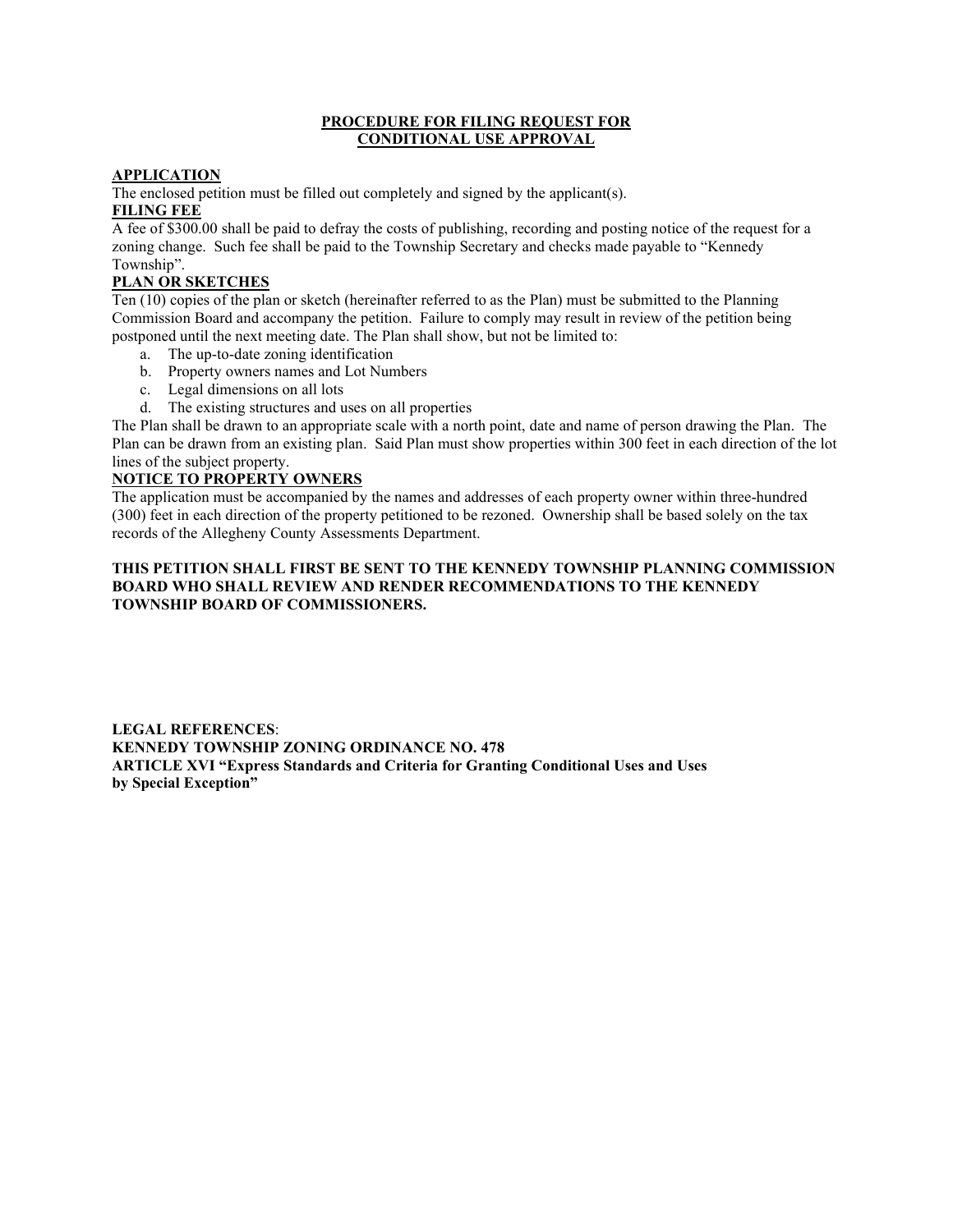## **PETITION FOR A CONDITIONAL USE**

| TO. | Honorable President and members of the Board of Commissioners |
|-----|---------------------------------------------------------------|
|     | Township of Kennedy                                           |
|     | 340 Forest Grove Road                                         |
|     | Coraopolis PA 15108                                           |

Board of Commissioners:

The undersigned requests your consideration for a Conditional Use at (property address to include post

 $\mathcal{L}_\mathcal{L} = \{ \mathcal{L}_\mathcal{L} = \{ \mathcal{L}_\mathcal{L} = \{ \mathcal{L}_\mathcal{L} = \{ \mathcal{L}_\mathcal{L} = \{ \mathcal{L}_\mathcal{L} = \{ \mathcal{L}_\mathcal{L} = \{ \mathcal{L}_\mathcal{L} = \{ \mathcal{L}_\mathcal{L} = \{ \mathcal{L}_\mathcal{L} = \{ \mathcal{L}_\mathcal{L} = \{ \mathcal{L}_\mathcal{L} = \{ \mathcal{L}_\mathcal{L} = \{ \mathcal{L}_\mathcal{L} = \{ \mathcal{L}_\mathcal{$ 

office and zip code):

|                                   | <b>LEGAL DESCRIPTION OF PROPERTY</b>                                                                                                                                                                                           | <b>LOT NUMBER</b>                                                                                                                                                                                                                                                                                                                                                                                                                                                                                     |
|-----------------------------------|--------------------------------------------------------------------------------------------------------------------------------------------------------------------------------------------------------------------------------|-------------------------------------------------------------------------------------------------------------------------------------------------------------------------------------------------------------------------------------------------------------------------------------------------------------------------------------------------------------------------------------------------------------------------------------------------------------------------------------------------------|
|                                   |                                                                                                                                                                                                                                |                                                                                                                                                                                                                                                                                                                                                                                                                                                                                                       |
|                                   |                                                                                                                                                                                                                                |                                                                                                                                                                                                                                                                                                                                                                                                                                                                                                       |
| <b>REASON FOR CONDITIONAL USE</b> |                                                                                                                                                                                                                                |                                                                                                                                                                                                                                                                                                                                                                                                                                                                                                       |
|                                   |                                                                                                                                                                                                                                |                                                                                                                                                                                                                                                                                                                                                                                                                                                                                                       |
|                                   |                                                                                                                                                                                                                                |                                                                                                                                                                                                                                                                                                                                                                                                                                                                                                       |
|                                   | Name of Applicant(s) Manual Contract Contract Applicant Contract Contract Contract Contract Contract Contract Contract Contract Contract Contract Contract Contract Contract Contract Contract Contract Contract Contract Cont |                                                                                                                                                                                                                                                                                                                                                                                                                                                                                                       |
|                                   |                                                                                                                                                                                                                                |                                                                                                                                                                                                                                                                                                                                                                                                                                                                                                       |
|                                   | <u> 1989 - Johann John Stone, markin fan it ferstjer fan de ferstjer fan it ferstjer fan it ferstjer fan it fers</u>                                                                                                           |                                                                                                                                                                                                                                                                                                                                                                                                                                                                                                       |
|                                   | Accompanying this petition is the \$300.00 filing fee                                                                                                                                                                          |                                                                                                                                                                                                                                                                                                                                                                                                                                                                                                       |
|                                   |                                                                                                                                                                                                                                | THIS PETITION FOR CONDITIONAL USE PROCESS WILL COMMENCE UPON RECEIPT OF ALL OF THE REQUIRED AND<br><b>CORRECT ENTRIES LISTED ON THE PETITION. THE PETITION MUST FIRST GO TO THE PLANNING COMMISSION</b><br>BOARD WHO WILL RENDER RECOMMENDATIONS AND COMMENTS TO THE BOARD OF COMMISSIONERS. A<br>CONDITION OF SUBMISSION IS THAT THE PETITION MUST BE RECEIVED AT LEAST FOURTEEN (14) DAYS PRIOR TO<br>THE NEXT SCHEDULED PLANNING COMMISSION MEETING. FAILURE TO DO SO WILL RESULT IN MOVING REVIEW |
|                                   | BY THE PLANNING COMMISSION BOARD TO THE NEXT SCHEDULED MONTHLY MEETING.                                                                                                                                                        |                                                                                                                                                                                                                                                                                                                                                                                                                                                                                                       |
| <b>TOWNSHIP USE ONLY:</b>         | Petition has been received on                                                                                                                                                                                                  | (data)                                                                                                                                                                                                                                                                                                                                                                                                                                                                                                |
| Received by:                      |                                                                                                                                                                                                                                |                                                                                                                                                                                                                                                                                                                                                                                                                                                                                                       |
| Filing Fee Received:              | (name)                                                                                                                                                                                                                         | (title)                                                                                                                                                                                                                                                                                                                                                                                                                                                                                               |